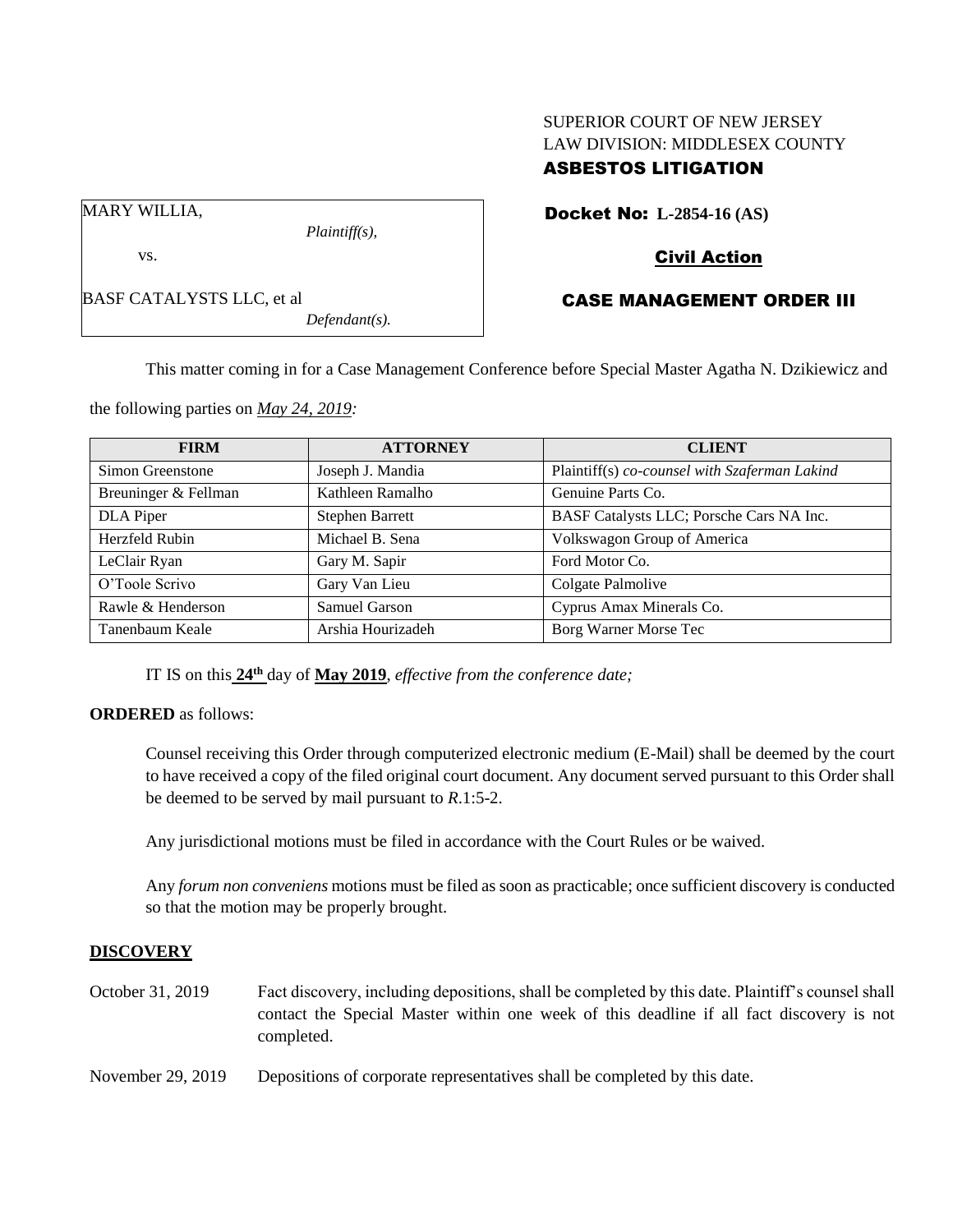### **EARLY SETTLEMENT**

May 29, 2020 Settlement demands shall be served on all counsel and the Special Master by this date.

## **MEDICAL EXPERT REPORT**

- January 15, 2020 Plaintiff shall serve medical expert reports by this date.
- January 15, 2020 Upon request by defense counsel, plaintiff is to arrange for the transfer of pathology specimens and x-rays, if any, by this date.
- June 30, 2020 Defendants shall identify its medical experts and serve medical reports, if any, by this date. In addition, defendants shall notify plaintiff's counsel (as well as all counsel of record) of a joinder in an expert medical defense by this date.

### **LIABILITY EXPERT REPORTS**

- March 13, 2020 Plaintiff shall identify its liability experts and serve liability expert reports by this date or waive any opportunity to rely on liability expert testimony.
- April 17, 2020 "Talc" defendants shall identify its liability experts and serve liability expert reports, if any, by this date or waive any opportunity to rely on liability expert testimony.
- June 30, 2020 "Non-Talc" defendants shall identify its liability experts and serve liability expert reports, if any, by this date or waive any opportunity to rely on liability expert testimony.

#### **SUMMARY JUDGMENT MOTION PRACTICE**

- April 10, 2020 Plaintiff's counsel shall advise, in writing, of intent not to oppose motions by this date.
- April 24, 2020 Summary judgment motions shall be filed no later than this date.
- May 22, 2020 Last return date for summary judgment motions.

## **ECONOMIST EXPERT REPORTS**

- March 13, 2020 Plaintiff shall identify its expert economists and serve expert economist report(s), if any, by this date or waive any opportunity to rely on economic expert testimony.
- June 30, 2020 Defendants shall identify its expert economists and serve expert economist report(s), if any, by this date or waive any opportunity to rely on economic expert testimony.

#### **EXPERT DEPOSITIONS**

July 31, 2020 Expert depositions shall be completed by this date. To the extent that plaintiff and defendant generic experts have been deposed before, the parties seeking that deposition in this case must file an application before the Special Master and demonstrate the necessity for that deposition. To the extent possible, documents requested in a deposition notice directed to an expert shall be produced three days in advance of the expert deposition. The expert shall not be required to produce documents that are readily accessible in the public domain.

 $\_$  , and the set of the set of the set of the set of the set of the set of the set of the set of the set of the set of the set of the set of the set of the set of the set of the set of the set of the set of the set of th